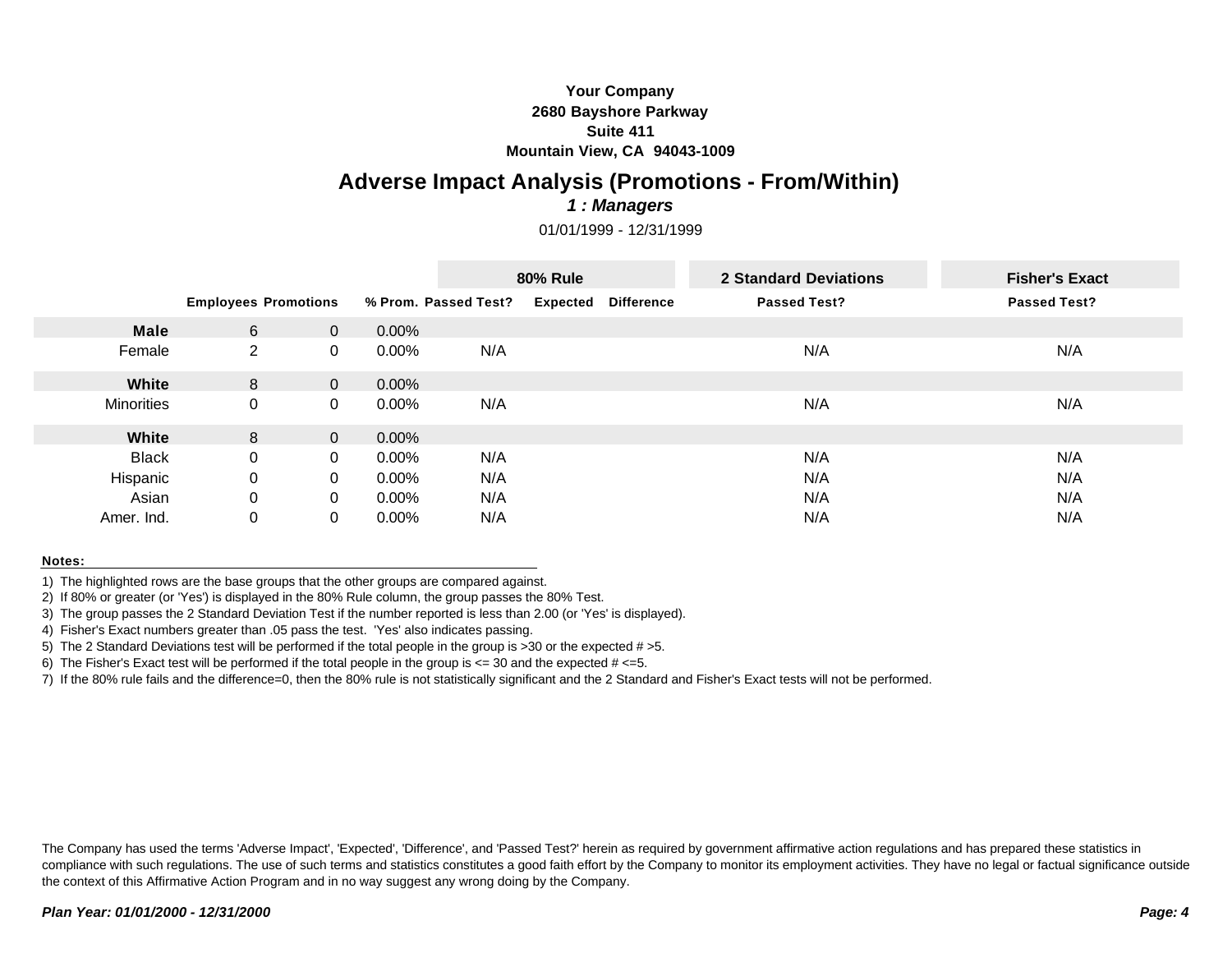# **Your Company 2680 Bayshore Parkway Suite 411 Mountain View, CA 94043-1009**

# **Adverse Impact Analysis (Promotions - From/Within)**

# *2 : Professionals*

01/01/1999 - 12/31/1999

|                   |                             |              |          | <b>80% Rule</b>      |                 |                   | 2 Standard Deviations | <b>Fisher's Exact</b> |
|-------------------|-----------------------------|--------------|----------|----------------------|-----------------|-------------------|-----------------------|-----------------------|
|                   | <b>Employees Promotions</b> |              |          | % Prom. Passed Test? | <b>Expected</b> | <b>Difference</b> | <b>Passed Test?</b>   | <b>Passed Test?</b>   |
| <b>Male</b>       | 42                          | $\Omega$     | 0.00%    |                      |                 |                   |                       |                       |
| Female            | 17                          | 0            | $0.00\%$ | N/A                  |                 |                   | N/A                   | N/A                   |
| White             | 52                          | $\mathbf{0}$ | $0.00\%$ |                      |                 |                   |                       |                       |
| <b>Minorities</b> |                             | 0            | $0.00\%$ | N/A                  |                 |                   | N/A                   | N/A                   |
| White             | 52                          | $\Omega$     | $0.00\%$ |                      |                 |                   |                       |                       |
| <b>Black</b>      | 6                           | 0            | $0.00\%$ | N/A                  |                 |                   | N/A                   | N/A                   |
| Hispanic          | $\mathbf 0$                 | 0            | $0.00\%$ | N/A                  |                 |                   | N/A                   | N/A                   |
| Asian             |                             | 0            | $0.00\%$ | N/A                  |                 |                   | N/A                   | N/A                   |
| Amer. Ind.        | 0                           | 0            | $0.00\%$ | N/A                  |                 |                   | N/A                   | N/A                   |

### **Notes:**

1) The highlighted rows are the base groups that the other groups are compared against.

2) If 80% or greater (or 'Yes') is displayed in the 80% Rule column, the group passes the 80% Test.

3) The group passes the 2 Standard Deviation Test if the number reported is less than 2.00 (or 'Yes' is displayed).

4) Fisher's Exact numbers greater than .05 pass the test. 'Yes' also indicates passing.

5) The 2 Standard Deviations test will be performed if the total people in the group is  $>30$  or the expected  $# > 5$ .

6) The Fisher's Exact test will be performed if the total people in the group is  $\epsilon$  = 30 and the expected  $\#$   $\epsilon$ =5.

7) If the 80% rule fails and the difference=0, then the 80% rule is not statistically significant and the 2 Standard and Fisher's Exact tests will not be performed.

The Company has used the terms 'Adverse Impact', 'Expected', 'Difference', and 'Passed Test?' herein as required by government affirmative action regulations and has prepared these statistics in compliance with such regulations. The use of such terms and statistics constitutes a good faith effort by the Company to monitor its employment activities. They have no legal or factual significance outside the context of this Affirmative Action Program and in no way suggest any wrong doing by the Company.